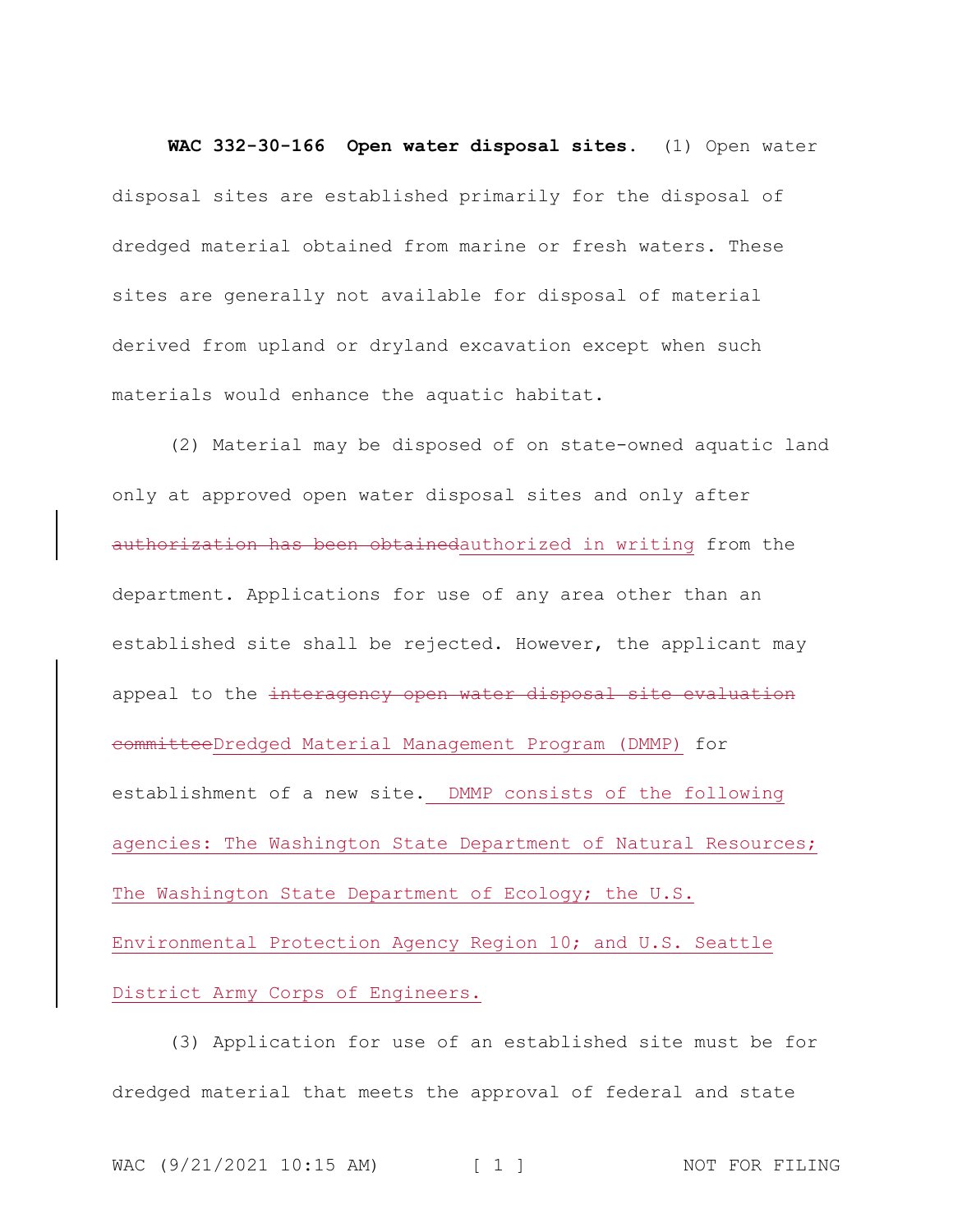agencies and for which there is no practical alternative upland disposal site or beneficial use such as beach enhancement.

(4) The department will only issue authorization authorize for use of the site for disposal after:

(a) The U.S  $e$ Environmental  $p$ Protection  $a$ Agency and Washington dDepartment of eEcology notify the department that, in accordance with Sections 404 and 401, respectively, of the Federal Clean Water Act, the dredged materials are suitable for in-water disposal and do not appear to create a threat to human health, welfare, or the environment; and

(b) All necessary federal, state, and local permits are acquired.

(5) Any use authorization granted by the department shall be subject to the terms and conditions of any required federal, state, or local permits.

(6) The department shall suspend or terminate any authorization to use a site upon the expiration of any required permit.

(7) All <del>leases</del> authorizations for use of a designated site must require notification to DNR in Olympia twenty-four hours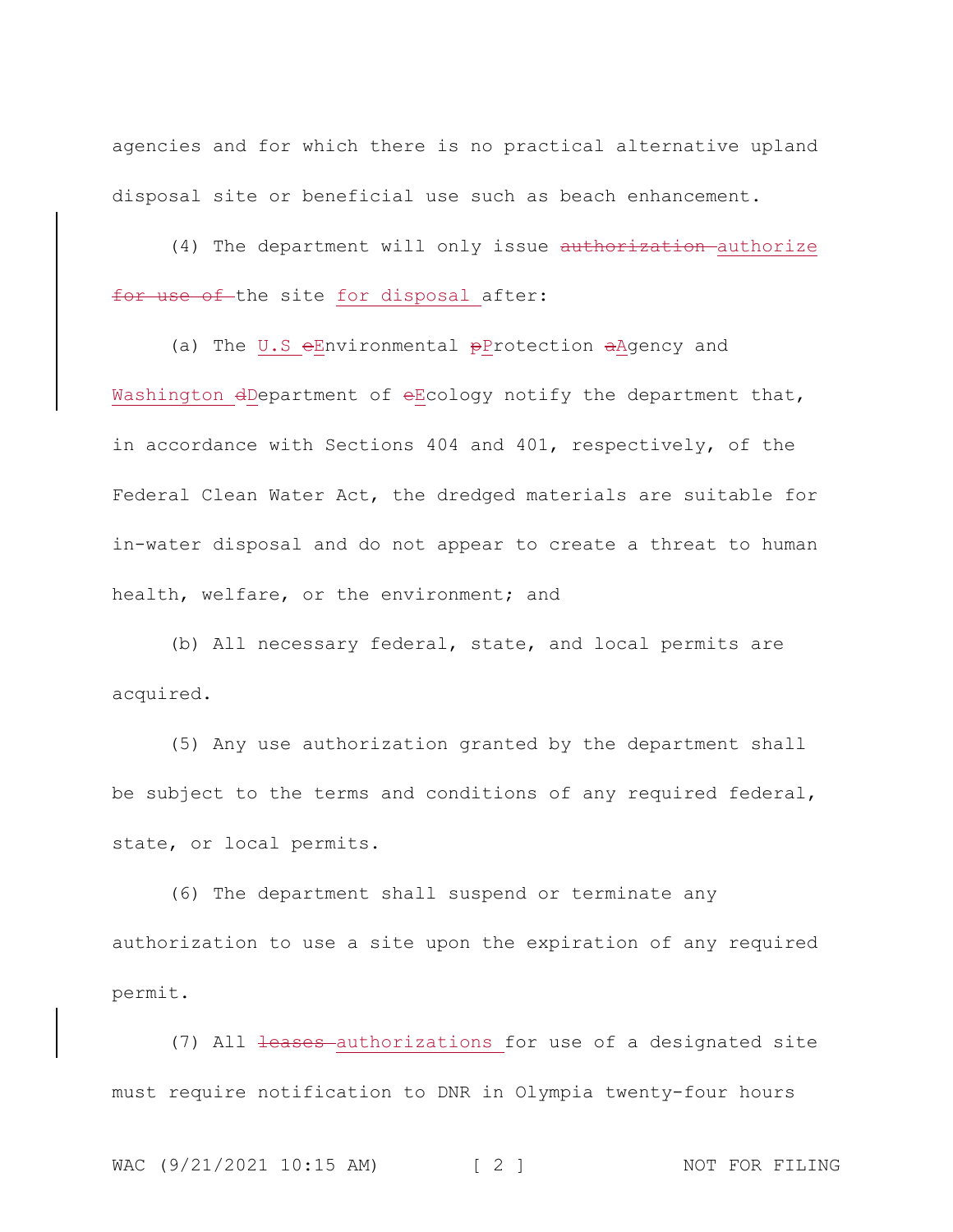prior to each use. DNR Olympia must be notified five working days prior to the first use to permit an on-site visit to confirm with dump operator the site location.

(8) Pipeline disposal of material to an established disposal site will require special consideration.

(9) The department will charge Ffees will be charged at rates sufficient to cover all departmental costs associated with management of the sites. Fees will be reviewed and adjusted annually or more often as needed. A penalty-damage fee may be charged for unauthorized dumping disposal or dumping disposal beyond the lease authorized site. Army Corps of Engineers navigation channel maintenance projects where there is no local sponsor are exempt from this fee schedule.

## **FEES**

(a) Puget Sound and Strait of Juan De Fuca: The cost of disposal at Aall disposal sites in the Puget Sound and Strait of Juan De Fuca is \$0.45 per cubic yard (c.y.) until and including June 30, 2022. On July 1, 2022 the cost for disposal is \$0.75 (c.y.) until and including June 30, 2025. Beginning on July 1,

WAC (9/21/2021 10:15 AM) [ 3 ] NOT FOR FILING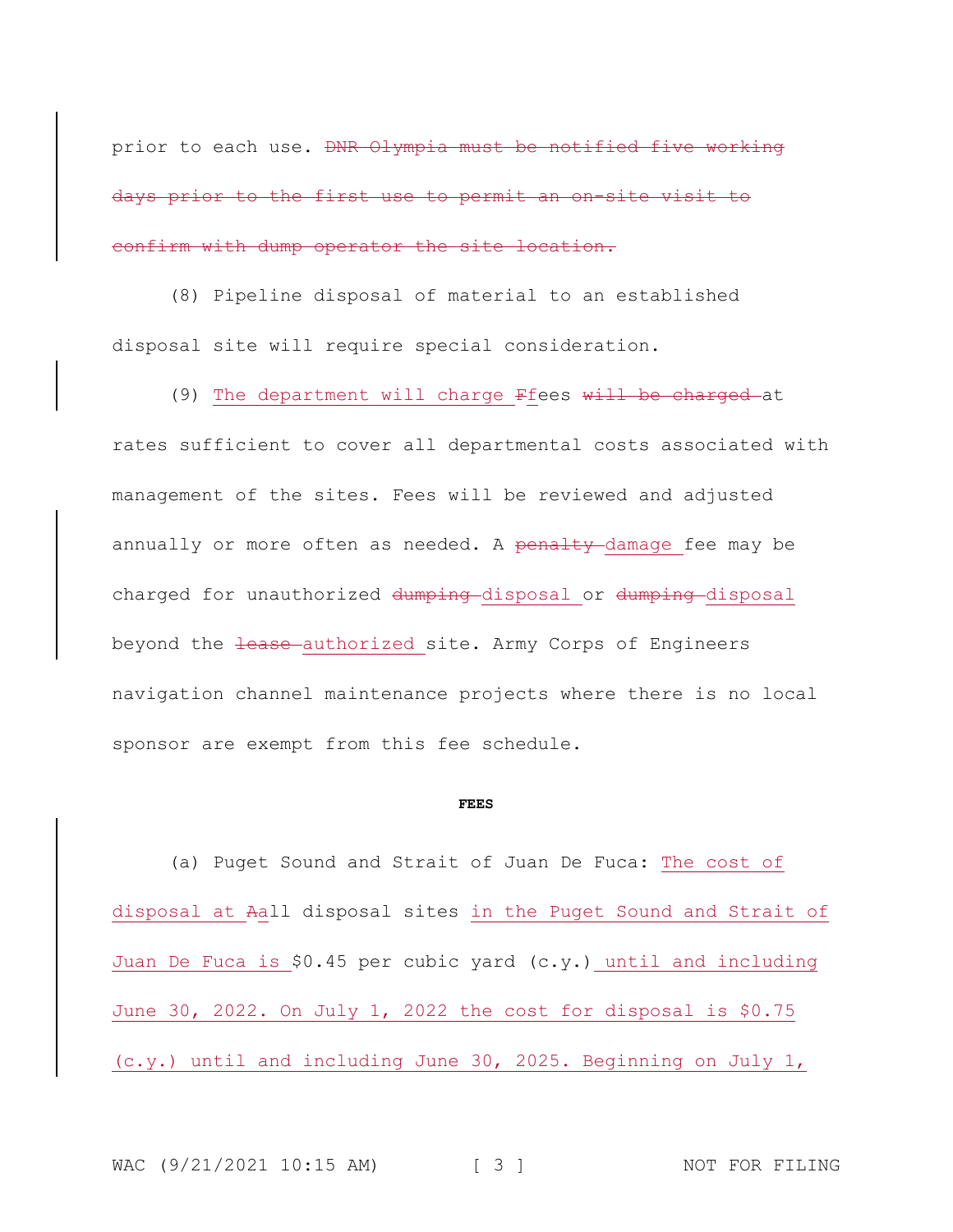2025 the cost of disposal shall be  $$0.95$  (c.y.) and thereafter. All disposal site users shall pay a minimum fee of  $\tau$  \$2,000. minimum

(b) Grays Harbor/Willapa Bay: The cost of disposal at Aall disposal sites in Grays Harbor/Willapa Bay is \$0.10 per cubic yard (c.y.) until and including June 30, 2022. On July 1, 2022 the cost for disposal is \$0.15 (c.y.) until and including June 30, 2025. Beginning July 1, 2025 the cost of disposal shall be  $$0.20$  (c.y.) and thereafter. All disposal sites users shall pay a minimu fee of  $\frac{1}{100}$  minimum fee \$300.00

(c) Damage fee - \$5.00/cubic yard

(10) Open water disposal site selection. Sites are selected and managed by the department with the advice of the interagency open water disposal site evaluation committee (a technical committee of the aquatic resources advisory committee)DMMP. The committee is composed of representatives of the state departments of ecology, fisheries, game, and natural resources as well as the Federal Army Corps of Engineers, National Marine Fisheries Service, Environmental Protection Agency, and Fish and Wildlife Service. The department chairs the committee. Meetings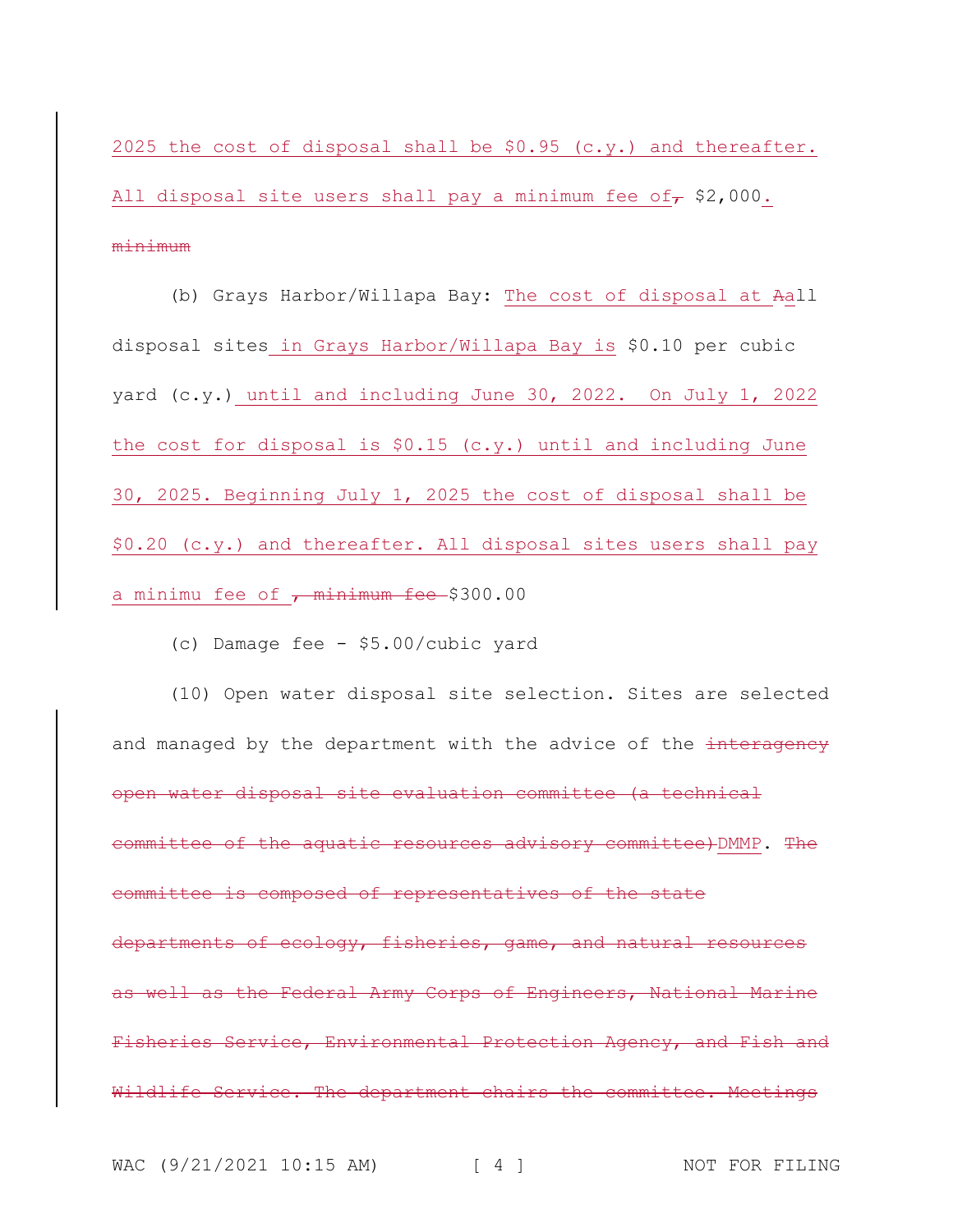are irregular. The committee DMMP has developed a series of guidelines to be usedfor use in selecting disposal sites. The objectives of the site selection guidelines are to reduce damage to living resources known to utilize the area, and to minimize the disruption of normal human activity that is known to occur in the area. The guidelines are as follows:

(a) Select areas of common or usual natural characteristics. Avoid areas with uncommon or unusual characteristics.

(b) Select areas, where possible, of minimal dispersal of material rather than maximum widespread dispersal.

(c) Sites subject to high velocity currents will be limited to sandy or coarse material whenever feasible.

(d) When possible, use disposal sites that have substrate similar to the material being dumpeddisposed of.

(e) Select areas close to dredge sources to insure use of the sites.

(f) Protect known fish nursery, fishery harvest areas, fish migration routes, and aquaculture installations.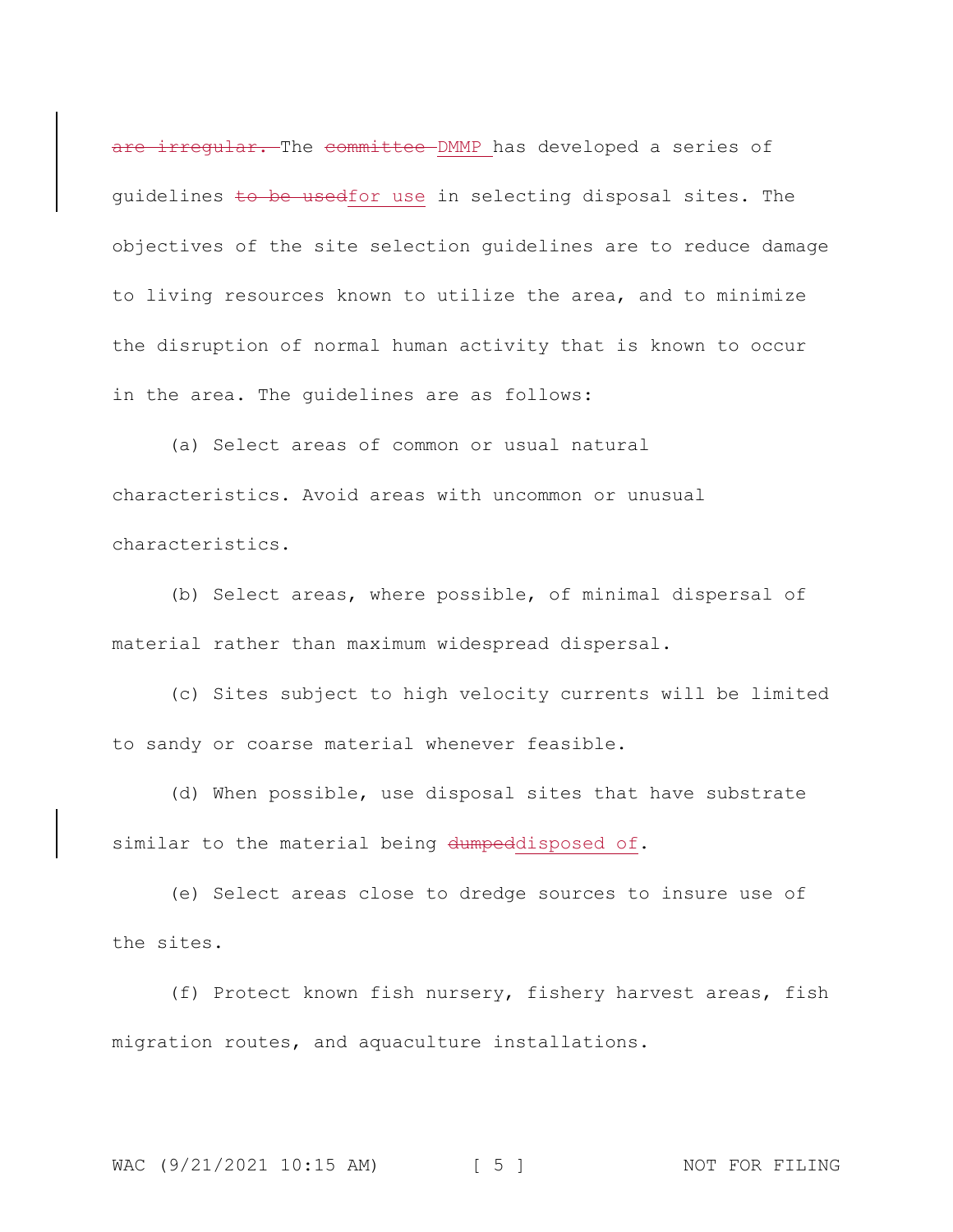(g) Areas proposed for dredged material disposal may require an investigation of the biological and physical systems which that exist in the area.

(h) Current velocity, particle size, bottom slope and method of disposal must be considered.

(i) Projects transporting dredged material by pipeline will require individual review.

(j) Placement of temporary site marking buoys may be required.

(k) The department will assure disposal occurs in accordance with permit conditions. Compliance measures may include, but are not limited to, visual or electronic surveillance, marking of sites with buoys, requiring submittal of operator reports and bottom sampling or inspection.

(l) Special consideration should be given to placing material at a site where  $\pm\text{t}-$ disposal will enhance the habitat for living resources.

(m) Locate sites where surveillance is effective and can easily be found by tugboat operators.

NOT FOR FILING